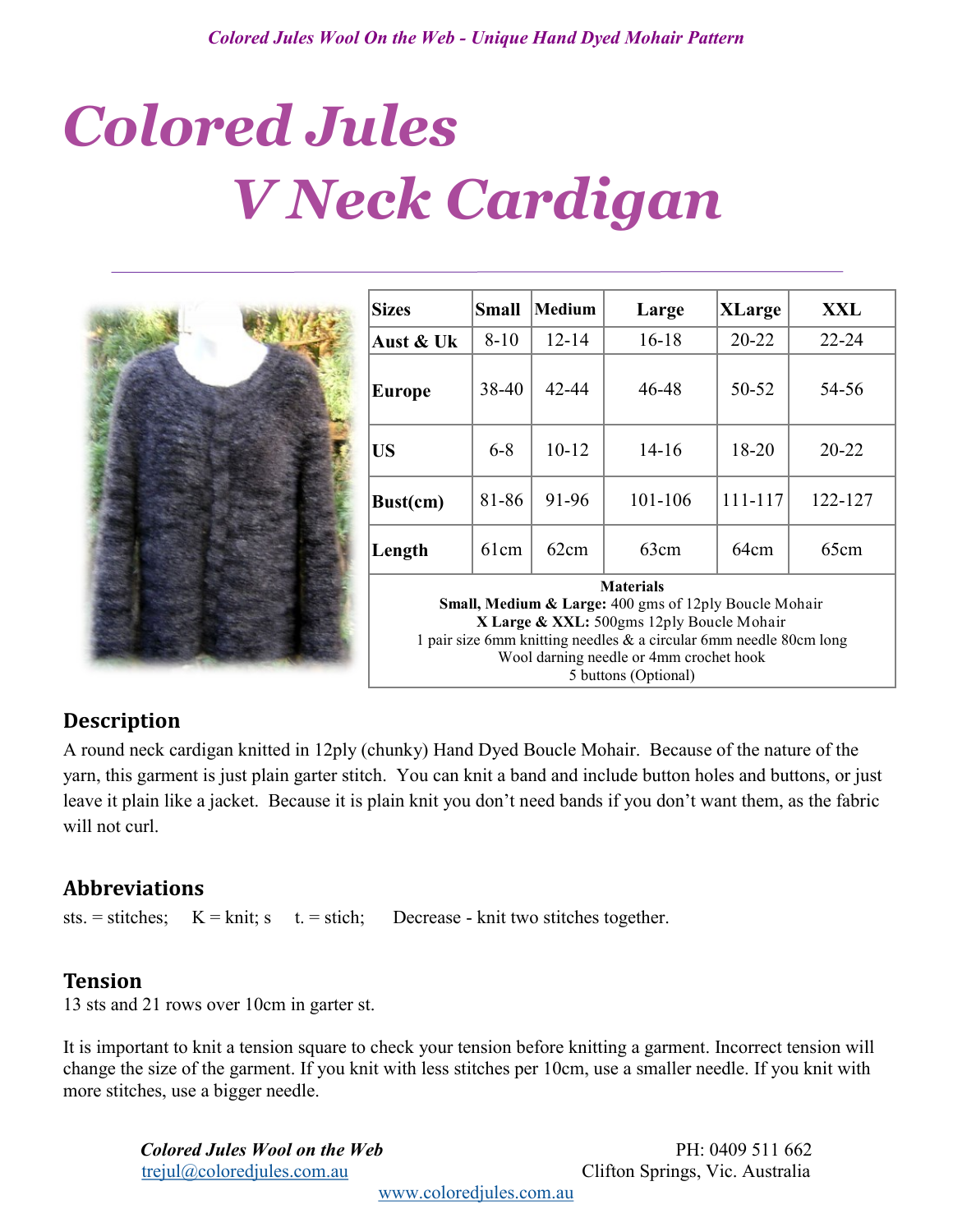# **Pattern**

**IMPORTANT—Wind hanks of yarn into balls. Knit two rows from one ball, and two from another ball to blend the colours, otherwise you will wind up with a sudden colour change in your garment.**

# **BACK**

Using Garter stitch (plain knit, no purl), cast on (65,**70**,75,**80**,85) sts.

Decrease each end of every 7th row 3 times. (59,**64**,69,**74**,79) sts. Continue in garter st. until work measures 14cm from beginning.

Knit 8 rows. Increase each end of 9th row. Increase each end of every 7th row 3 times. (67,**72**,77,**82**,87) sts. Continue knitting until work measures 36cm from beginning.

## **Shape Armhole:**

Cast off 3sts at beginning of next 2 rows.

**S & M sizes:** Cast off 2 sts at beginning of next 2 rows. **L, XL, XXL sizes:** Cast off 2 sts at beginning of next 4 rows.

 Decrease each end of every 2nd row 2 times. (53,**58**,59,**64**,69)sts. Knit till work measures (58,**59**,60,**61**,62)cm.

## **Shape Shoulder:**

**S Size:** Cast off 6 sts beginning of next 4 rows, then 4 sts beginning of next 2 rows. **M & L sizes:** Cast off 6 sts beginning of next 6 rows. **XL & XXL size:** Cast off 8 sts beginning of next 2 rows, then 6 sts beginning of next 4 rows.

Cast off remaining (21,**22**,23,**24**,25)sts.

# **RIGHT FRONT**

Cast on (35,**37**,39,**41**,43) sts. Decrease left edge only every 7th row 3 times. (32,**34**,36,**38**,40) sts. Knit till work measures 14cms. Knit 8 rows. Next row increase 1 st. left edge only. Increase left edge only every 7th row 3 times. (36,**38**,40,**42**,44) sts. Continue knitting until work measures 36cm.

## **Shape Armhole:**

Next row—On left edge only, cast off 3 sts once. Cast off 2sts. left edge only, (1,**1**,2**,2**,2) times more. Decrease  $1<sup>st</sup>$  at left edge every  $2<sup>nd</sup>$  row twice.  $(29,31,31,33,35)$ sts.

*Colored Jules Wool on the Web* PH: 0409 511 662 [trejul@coloredjules.com.au](mailto:trejul@coloredjules.com.au) Clifton Springs, Vic. Australia

[www.coloredjules.com.au](http://www.coloredjules.com.au/)